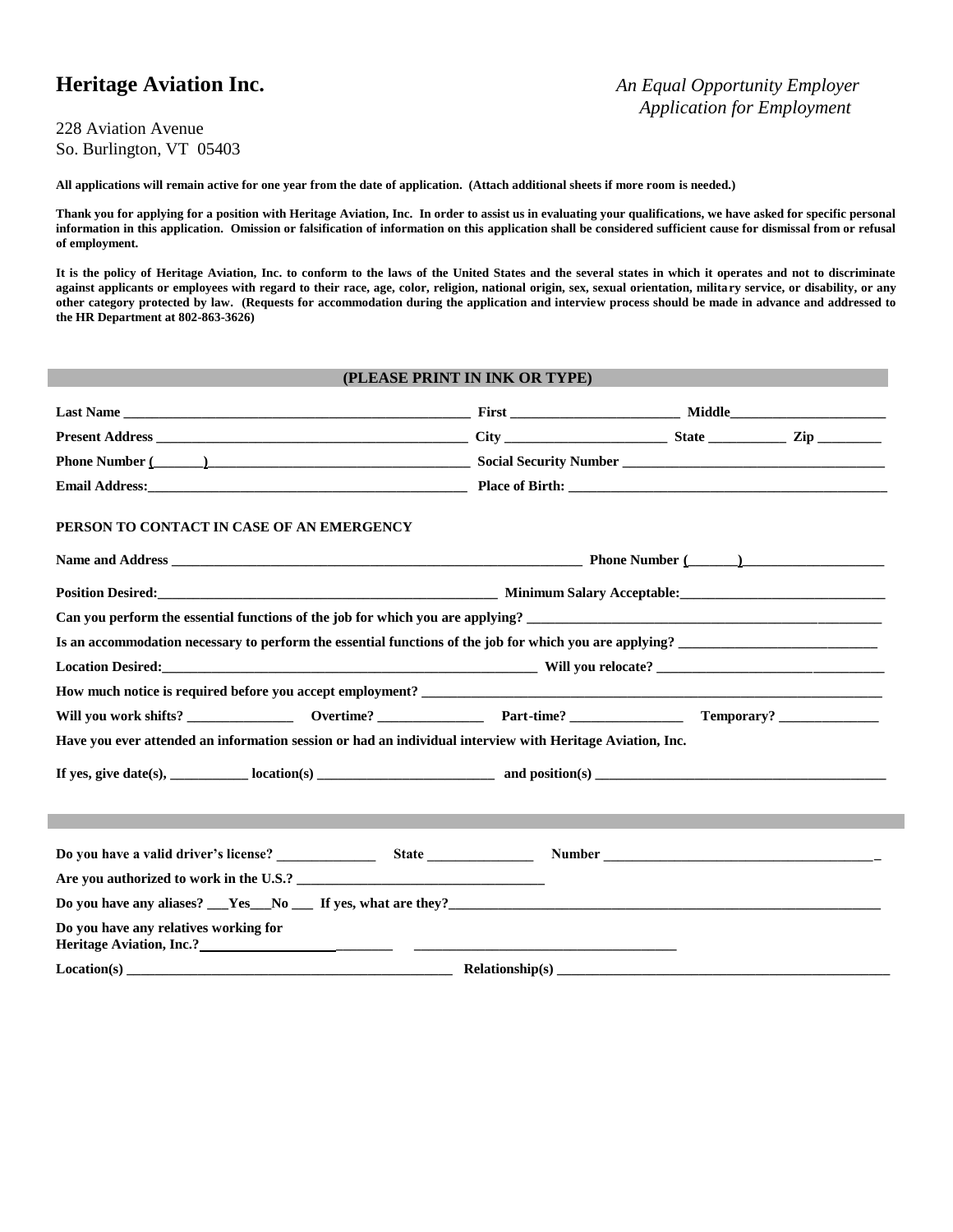| <b>MECHANIC:</b>             |                             | <b>FCC/First Class</b> |                          |
|------------------------------|-----------------------------|------------------------|--------------------------|
|                              |                             |                        |                          |
|                              | Aircraft Overhaul           |                        | Manufacturing __________ |
|                              | Powerplant Overhaul         |                        |                          |
|                              | Flight Controls ___________ |                        |                          |
|                              |                             |                        |                          |
|                              |                             |                        |                          |
| <b>OTHER SPECIAL SKILLS:</b> |                             |                        |                          |
|                              |                             |                        |                          |
|                              |                             |                        |                          |
|                              |                             |                        |                          |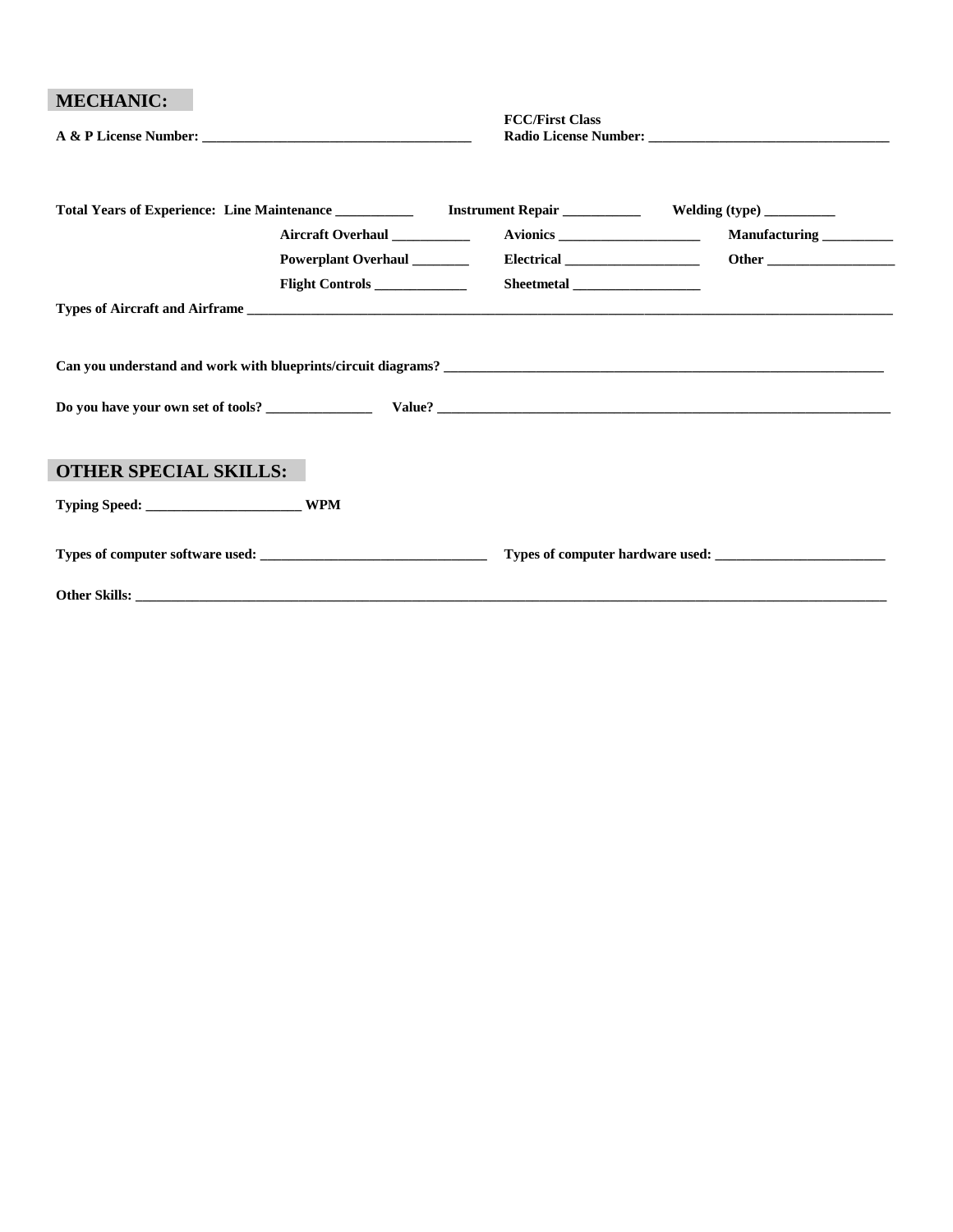## **CERTIFICATION AND AGREEMENT FOR A BACKGROUND SECURITY/DRUG & ALCOHOL CHECK AND RELEASE**

**I certify that all information given on this application is true and correct. I also certify that I have accounted for all of my work experience and training on this application. I understand that any misstatements or omissions on this application will result in a decision not to hire me, or to discharge me if discovered after I am hired.**

**It is my understanding that Heritage Aviation, Inc. will make a thorough investigation of my entire work and personal history to include my driving record and any FAA licenses, and may verify all data given in my application for employment, related papers or oral interviews. Additionally, I understand that by FAA regulation my fingerprints must be taken and submitted for an official criminal history check. I further understand that Heritage Aviation, Inc. may obtain the results of any drug tests or alcohol tests conducted at previous and/or present employers under terms and conditions of the DOT/FAA Alcohol Misuse Prevention and Anti-Drug Program(s). This release of information includes but is not limited to:**

- **1. Results of all drug and alcohol test taken by me under the auspices of the Federal Aviation Administration (FAA) antidrug and alcohol misuse prevention program regulations;**
- **2. Records documenting a refusal to submit to required random, reasonable cause/suspicion, post-accident, or follow-up drug or alcohol testing;**
- **3. Records of any determination that I engaged in alcohol misuse in violations of FAA regulations.**
- **4. Records pertaining to any substance abuse professional evaluations conducted and rehabilitation undertaken by me following a violation of FAA regulations.**

**I authorize such investigation and the giving and receiving of any information requested by Heritage Aviation, Inc., or its agents and I release from liability any person giving or receiving any such information, or arising out of contacting third parties for such information. I understand that omission or falsification of data given or other derogatory information discovered as a result of this investigation will prevent my being hired, or if hired, will subject me to immediate dismissal. I specifically authorize the release of such information to Heritage Aviation, Inc. may disclose this release to third parties contacted for information.**

**I understand that I may be required to pass a test designed to detect the illegal use of drugs. I understand that failure to take or to pass this test will preclude my employment with Heritage Aviation, Inc. I further understand that I may be required to submit to drug and alcohol breath testing during my employment with Heritage Aviation, Inc.**

**I understand that I may be required to complete a medical inquiry form, which will enable Heritage Aviation, Inc. to assess my medical history consistent with law and only after I have received a conditional offer of employment. I also understand that it may be necessary to assist Heritage Aviation, Inc. in this assessment by providing access to my medical records. I further understand that I may be required to submit to a physical examination to determine my fitness to perform the essential functions of the position, for which I am applying within Heritage Aviation, Inc. after I have received a conditional offer of employment.**

**I understand that Heritage Aviation, Inc. has terms and conditions regarding the employment of relatives of current Heritage Aviation, Inc. employees. I understand that having a relative with Heritage Aviation, Inc. may affect a transfer or promotion opportunity for my relative or me in the future. I understand that I am solely responsible for compliance with this rule. I have identified all of my relatives currently working at Heritage Aviation, Inc. I understand that failure to identify these relatives or failure to abide by these terms and conditions may result in disciplinary action against me up to and including dismissal.**

**I agree that if I am employed by Heritage Aviation, Inc., all copyrightable materials, inventions, trademarks, service marks, promotional ideas, processes or products, whether or not patentable, related to Heritage Aviation, Inc. or to my employment, conceived or developed by me, will be the property of Heritage Aviation, Inc. without further compensation above my salary/pay rate; provided, however, that for any ideas submitted in connection with a Company sponsored suggestion program, I will receive compensation consistent with the terms and conditions of said program. By accepting employment with Heritage Aviation, Inc. I agree to disclose any such invention or materials. I understand that I may be required to sign an employee assignment agreement relating to any such inventions as of the date of hire. I understand that during the term of any employment with Heritage Aviation, Inc. I may acquire confidential information about the company and its employees. I agree to keep such information confidential during and after my employment with Heritage Aviation, Inc. I understand that if hired by Heritage Aviation, Inc. I may be required to sign a confidentiality agreement as of the date of hire.**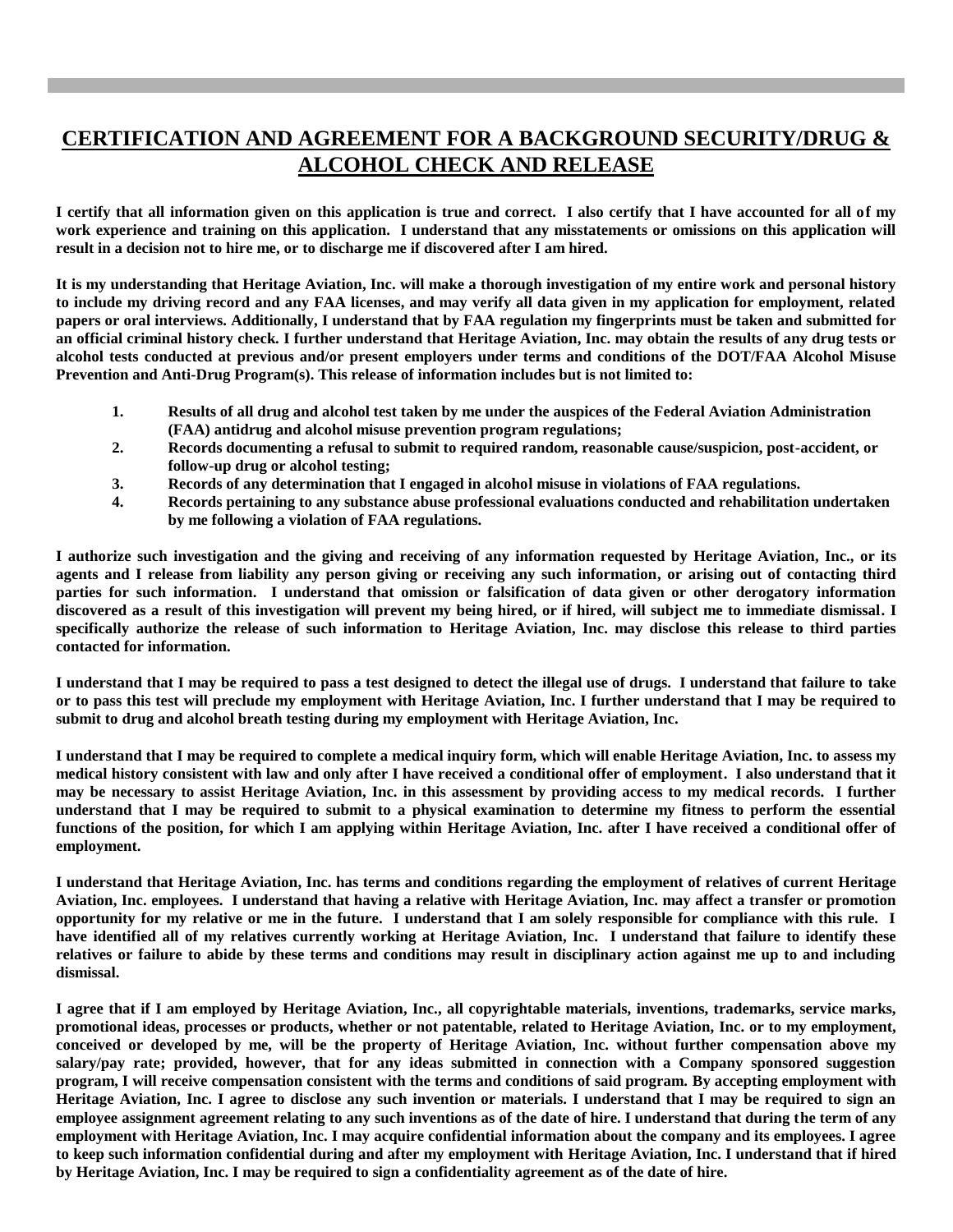**I understand that if I am employed, such employment is for an indefinite period of time and that Heritage Aviation, Inc. can change wages, benefits and conditions at any time; I am and will remain during any job tenure at Heritage Aviation, Inc. an At Will Employee. As an At Will employee, my job status may be terminated by me or Heritage Aviation, Inc. at any time for any reason or no reason.**

**I further understand that this is an application for employment and that no employment contract is being offered.**

**I understand that if I am offered employment, Heritage Aviation, Inc. will require me to produce certain documents within three business days of my hire date in order to comply with the Immigration Reform and Control Act of 1986. I further understand that any offer of employment is contingent upon providing the appropriate documents.**

**In the past two years, have you tested positive, or refused to test, on any pre-employment drug or alcohol test administered by an employer to which you applied for, but did not obtain, safety-sensitive transportation work covered by DOT agency drug and alcohol testing rules?** 

**Circle: Yes No** 

**I have read and understand the above. I execute this application voluntarily and with full knowledge of its significance.**

Date: <u>**Container Signature:** Signature: **Container Signature: Signature: Container Signature: Container Signature: Container Signature: Container Signature: Container Signature: Container Signature: Contai</u>**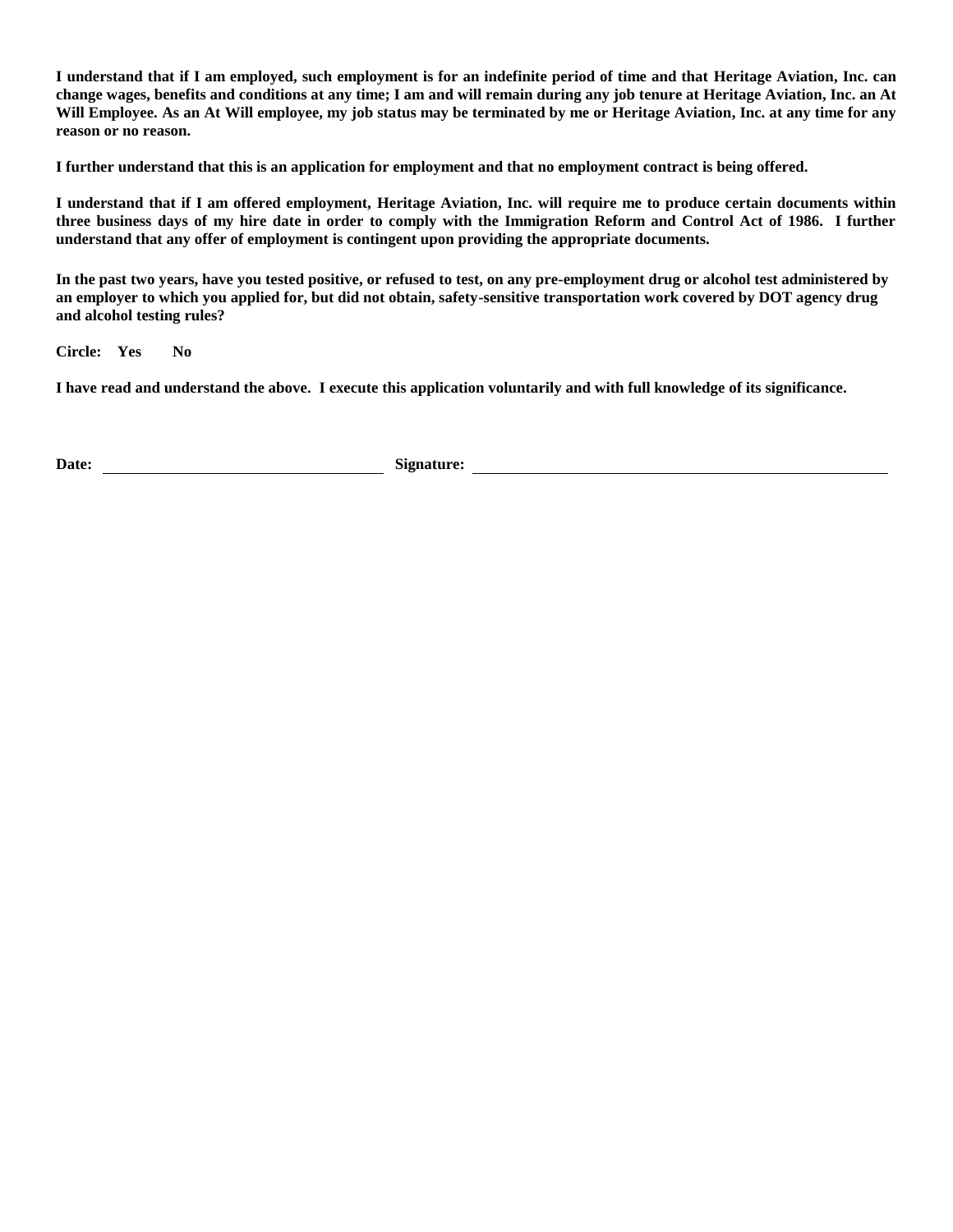### HERITAGE AVIATION, INC.

#### THIS IS A DRUG FREE WORKPLACE

PERSONS APPLYING FOR ANY SAFETY SENSITIVE POSITIONS ARE REQUIRED BY FEDERAL AVIATION REGULATIONS TO BE PRE-EMPLOYMENT DRUG TESTED FOR: MARIJUANA, COCAINE, OPIATES, PHENCYCLIDINE (PCP), AMPHETANMINES OR A METOBLITE OF THOSE DRUGS.

APPLICANTS MUST RECEIVE A VERIFIED NEGATIVE DRUG TEST RESULT PRIOR TO EMPLOYMENT IN ORDER TO PERFORM IN ANY OF THE FOLLOWING FUNCTIONS:

### FLIGHT CREWMEMBER DUTIES

#### FLIGHT ATTENDANT DUTIES

#### AIRCRAFT DISPATCHER DUTIES

#### **AIRCRAFT MAINTENANCE OR PREVENTATIVE MAINTENANCE DUTIES**

#### GROUND SECURITY COORDINATOR DUTIES

### AVIATION SCREENING DUTIES

### AIR TRAFFIC CONTROL DUTIES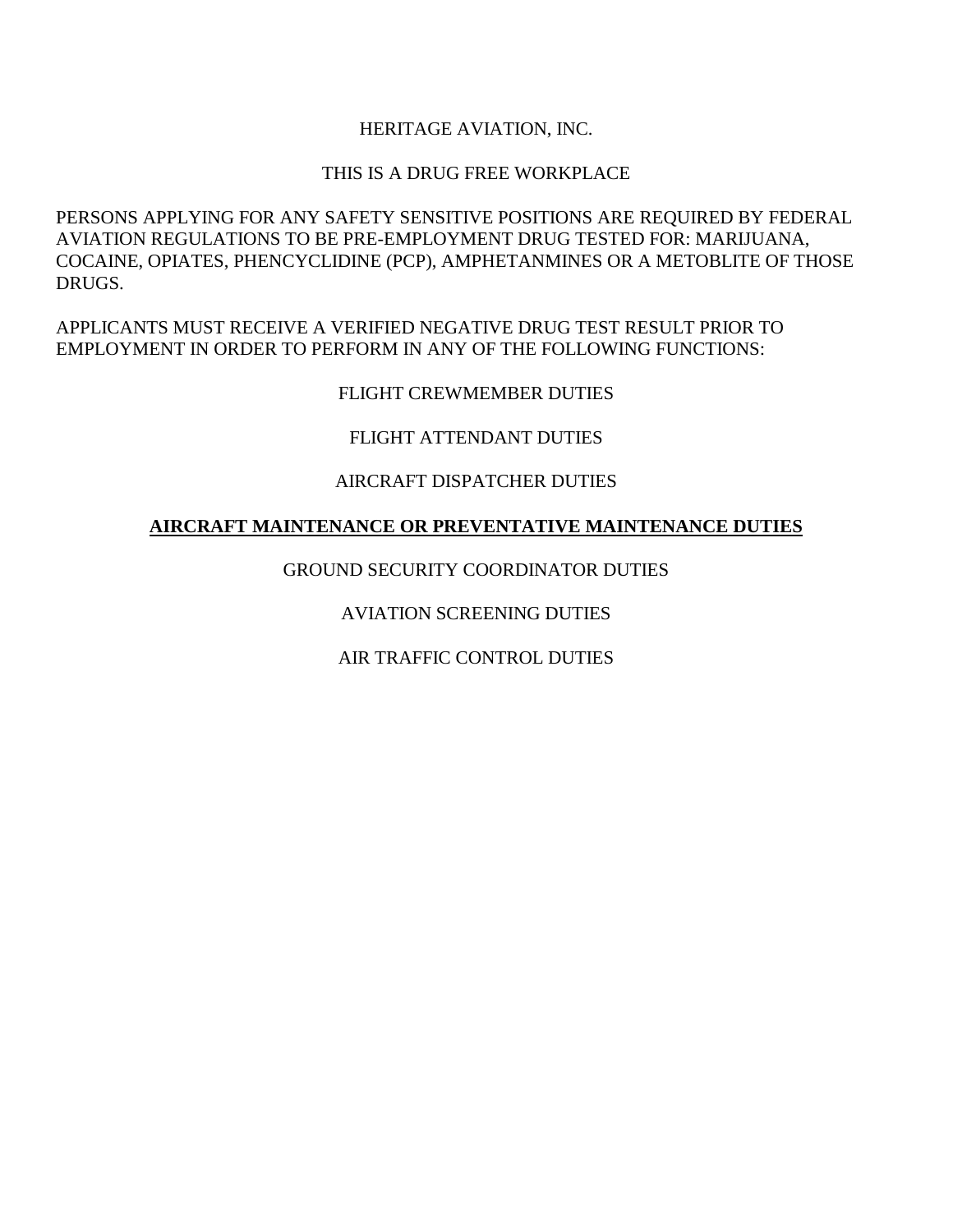# **Employment History (PE-15 Form)**

**Please provide accurate, complete full-time and part-time employment record for the last 10 years. Start with your present or most recent employer. If your work history is less than 10 years include schooling and any gaps of employment.**

| <b>Company Name</b>                     | <b>Telephone</b>                  |
|-----------------------------------------|-----------------------------------|
|                                         | €                                 |
| <b>Address</b>                          | Employed – (State month and year) |
|                                         | <b>From</b><br>To                 |
| <b>Name of Supervisor</b>               | <b>Reason for Leaving</b>         |
| <b>State Job and Describe Your Work</b> |                                   |
|                                         |                                   |

| <b>Company Name</b>                     | <b>Telephone</b>                  |
|-----------------------------------------|-----------------------------------|
|                                         |                                   |
| <b>Address</b>                          | Employed – (State month and year) |
|                                         | From<br>T <sub>0</sub>            |
|                                         |                                   |
| <b>Name of Supervisor</b>               | <b>Reason for Leaving</b>         |
| <b>State Job and Describe Your Work</b> |                                   |
|                                         |                                   |
|                                         |                                   |

| <b>Company Name</b>                     | <b>Telephone</b>                                            |
|-----------------------------------------|-------------------------------------------------------------|
| <b>Address</b>                          | Employed – (State month and year)<br>T <sub>0</sub><br>From |
| <b>Name of Supervisor</b>               | <b>Reason for Leaving</b>                                   |
| <b>State Job and Describe Your Work</b> |                                                             |